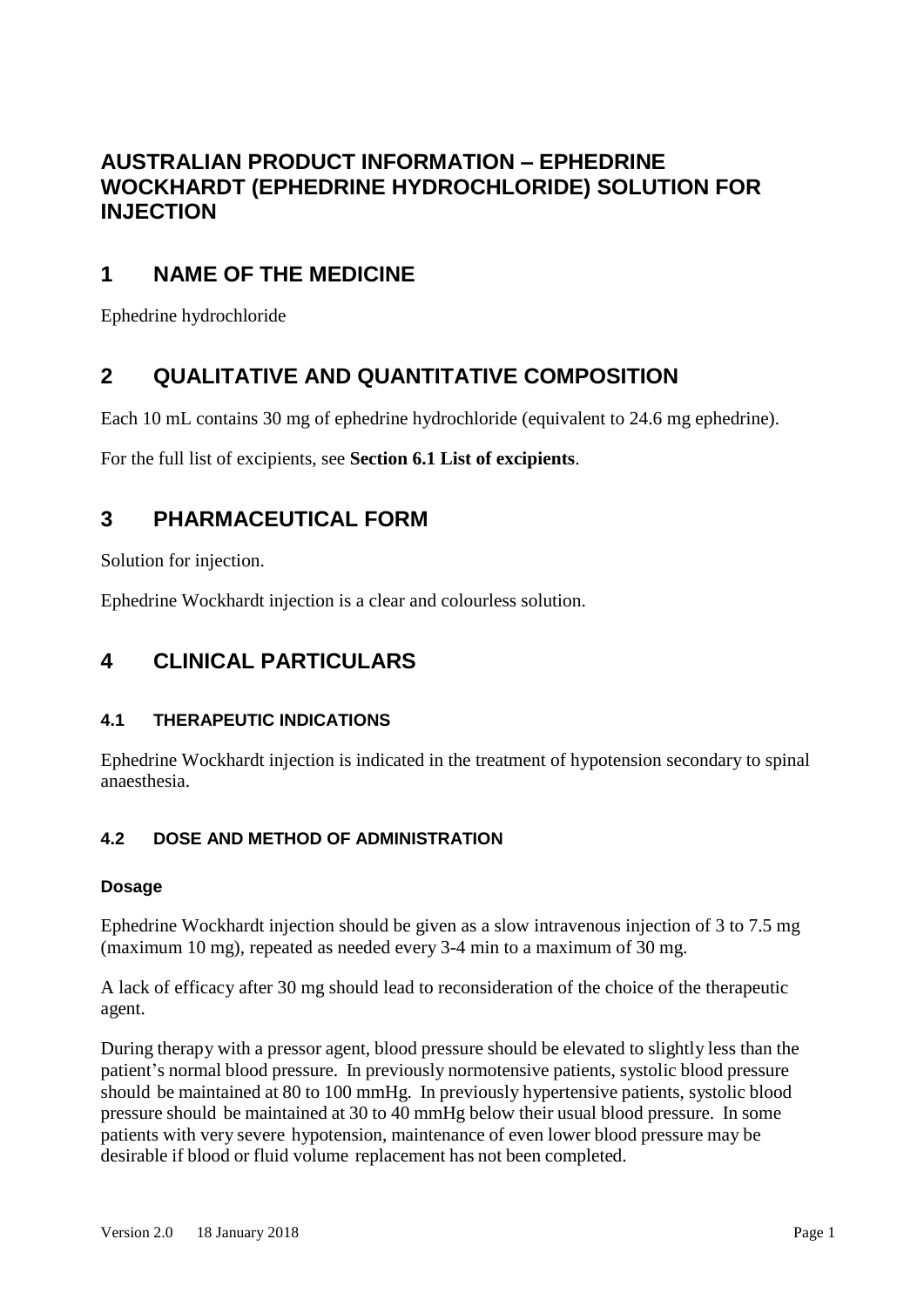#### *Patients with renal or hepatic impairment*

There are no specific dosage recommendations for patients with renal or hepatic impairment.

### *Paediatric use*

Ephedrine Wockhardt injection is not approved for use in children.

#### **Method of administration**

Ephedrine Wockhardt injection **does not require dilution** prior to administration.

Ephedrine Wockhardt injection is administered by the intravenous route. The injection should be given slowly. Care should be taken to avoid extravasation, since this may result in tissue necrosis and sloughing. Ephedrine hydrochloride should be administered in the lowest effective dose.

Ephedrine Wockhardt injection contains no preservative and is for single use in one patient on one occasion only. Discard any remaining residue.

#### *Compatibilities*

Ephedrine is reported to be compatible with 0.9% sodium chloride and lactated Ringer's injection. See also **Section 6.2 Incompatibilities**.

### **4.3 CONTRAINDICATIONS**

Ephedrine is contraindicated in closed angle glaucoma, since ephedrine may exacerbate the condition.

Ephedrine is contraindicated in patients with pheochromocytoma, since severe hypertension may result.

Ephedrine is contraindicated in patients with asymmetric septal hypertrophy (idiopathic hypertrophic subaortic stenosis) since the obstruction may increase as myocardial contractility improves.

Ephedrine is contraindicated in patients undergoing therapy with monoamine oxidase inhibitors (MAO inhibitors), or within 14 days of ceasing such therapy, since MAO inhibitors may prolong and intensify the cardiac and pressor effects of ephedrine.

Ephedrine is contraindicated in patients using linezolid.

Ephedrine is contraindicated in patients undergoing general anaesthesia with cyclopropane or halothane or other halogenated hydrocarbons, since anaesthesia may increase cardiac irritability which may lead to arrhythmias.

Ephedrine is contraindicated in patients with tachyarrhythmias or ventricular fibrillation, since exacerbation of these conditions may occur.

Ephedrine is also contraindicated in patients with hypersensitivity to ephedrine and in patients with psychoneurosis.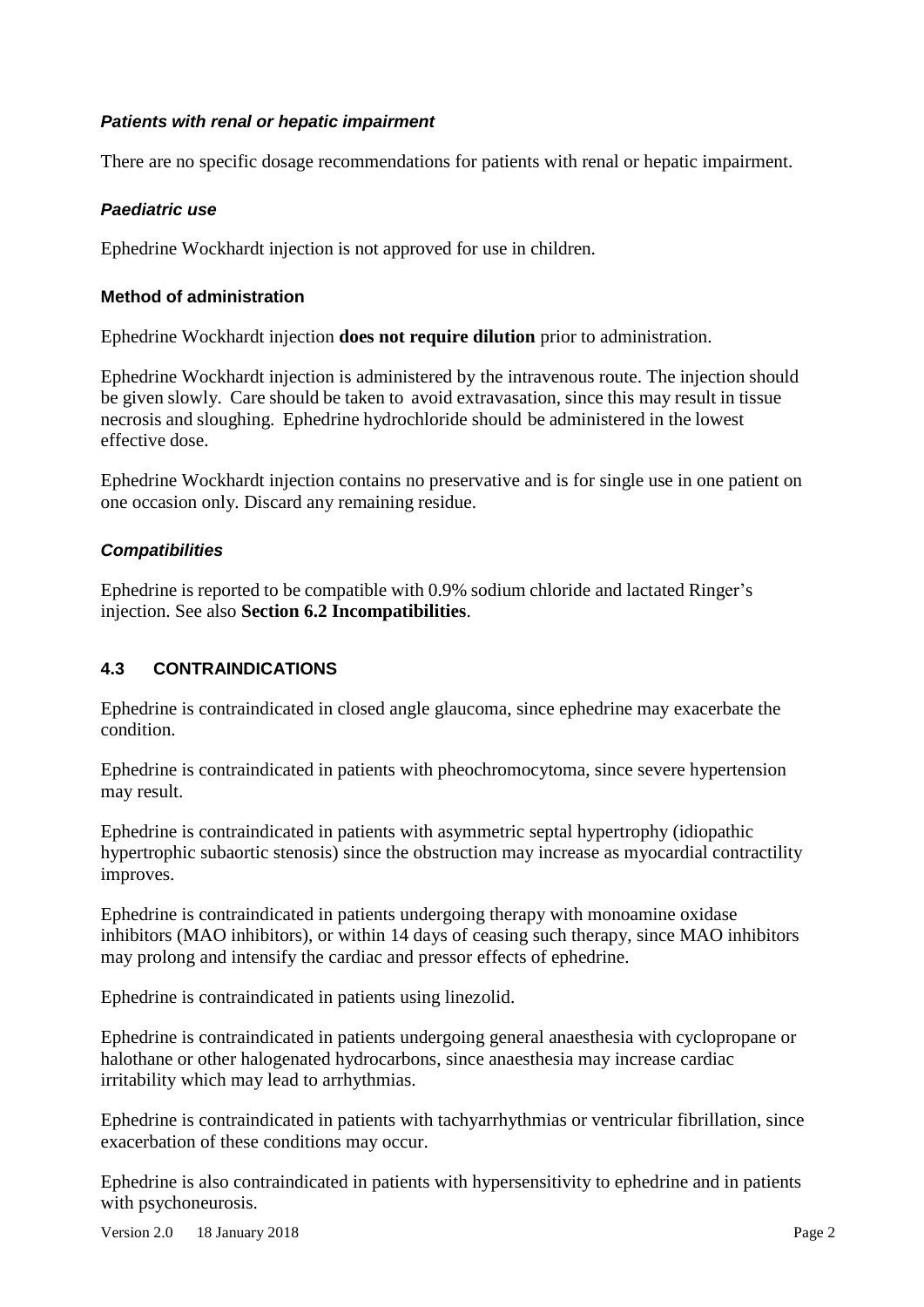#### **4.4 SPECIAL WARNINGS AND PRECAUTIONS FOR USE**

The use of ephedrine as a pressor agent is not a substitute for replacement of blood, plasma, fluids and/or electrolytes. Blood volume depletion should be corrected as fully as possible before ephedrine therapy is instituted. In an emergency, ephedrine may be used as an adjunct to fluid volume replacement or as a temporary supportive measure to maintain coronary and cerebral artery perfusion until volume replacement therapy can be completed, but ephedrine must not be used as sole therapy in hypovolaemic patients.

Ephedrine may deplete noradrenaline stores in sympathetic nerve endings resulting in reduced cardiac and pressor effects of the drug. Consequently, it may be necessary to administer noradrenaline to replace tissue stores for restoration of the pressor effects of ephedrine.

Caution should be exercised if a dose greater than the maximum recommended bolus is administered as this may lead to undesirable hypertension.

Prolonged administration of pressor agents has been associated with oedema, haemorrhage, focal myocarditis, subpericardial haemorrhage, necrosis of the intestine and hepatic and renal necrosis. Since these effects have generally been observed in patients with severe shock and it is not clear if the drug or the shock state itself was responsible, they should therefore be taken into consideration before ephedrine is used.

Hypoxia, hypercapnia and acidosis may also reduce the effectiveness or increase the incidence of adverse effects of ephedrine, and should be identified and corrected prior to or concurrently with administration of the drug.

Ephedrine should be used with caution, if at all, in patients with hypertension or hyperthyroidism, since there is an increased risk of adverse effects in these patients.

Ephedrine should also be used with caution in patients with cardiovascular disease including angina, cardiac arrhythmia and coronary insufficiency, since the cardiovascular effects of ephedrine may exacerbate these conditions. Ephedrine may intensify the ischaemia in myocardial infarction by increasing myocardial oxygen demands.

Ephedrine should also be used with caution in geriatric males, especially those with prostatic hypertrophy, since ephedrine may cause acute urinary retention.

Ephedrine should also be used with caution in diabetic patients since drug induced hyperglycaemia may result in loss of diabetic control.

Athletes: warning, this product contains an active substance that may cause a positive reaction in anti-doping tests.

#### **Patient monitoring**

Cardiovascular parameters, including blood pressure and ECG, should be monitored during therapy with ephedrine. Urinary output should also be monitored.

#### **Use in the elderly**

No data available.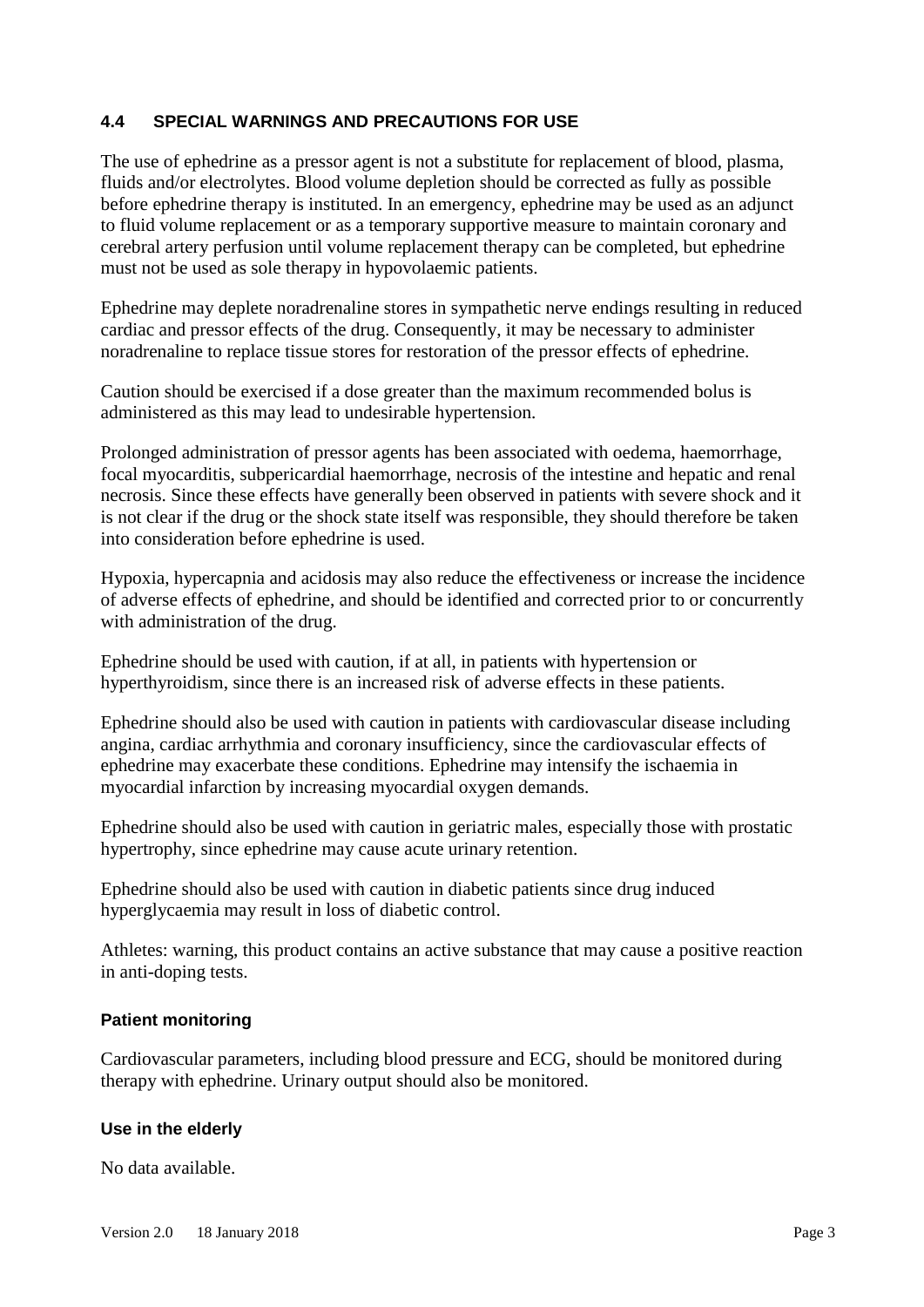#### **Paediatric use**

Ephedrine Wockhardt injection is not approved for use in this patient population.

#### **Effects on laboratory tests**

No data available.

#### **4.5 INTERACTIONS WITH OTHER MEDICINES AND OTHER FORMS OF INTERACTIONS**

**Alpha blockers**: Alpha blockers may decrease the vasopressor effect of ephedrine.

**Atropine sulfate**: Atropine sulfate may increase the vasopressor effect of ephedrine.

**Beta blockers**: Beta blockers may inhibit the cardiac and brochodilator effects of ephedrine.

**Cardiac glycosides:** Concurrent use of cardiac glycosides and ephedrine may increase the risk of arrhythmias.

**Ergotamine, ergometrine, methylergometrine, oxytocin:** Concurrent use of these drugs with ephedrine may result in a potentiation of the pressor effect of ephedrine. Concurrent use of ergotamine and ephedrine may also produce peripheral vascular ischaemia and gangrene.

**Guanethidine:** Ephedrine may decrease the antihypertensive effect of guanethidine.

**Hydrocarbon inhalation anaesthetics, such as cyclopropane, halothane:** These drugs may increase cardiac irritability, and concurrent use with ephedrine may lead to increased risk of arrhythmia (see **Section 4.3 CONTRAINDICATIONS**).

**Methyldopa:** Concurrent use of methyldopa with ephedrine may result in a reduced pressor effect.

**Monoamine Oxidase (MAO) inhibitors:** Concurrent use of MAO inhibitors and ephedrine may result in potentiation of the cardiac and pressor effects of ephedrine (see **Section 4.3 CONTRAINDICATIONS**).

**Reserpine:** Concurrent use of reserpine with ephedrine may result in a reduced pressor effect.

**Sympathomimetic agents**: Concurrent use of ephedrine and other sympathomimetics may result in increased cardiovascular and pressor effects and an increased risk of adverse effects.

**Tricyclic antidepressants:** Concurrent use of tricyclic antidepressant and ephedrine may result in potentiation of the cardiovascular and pressor effects of ephedrine.

**Clonidine:** Pretreatment with clonidine may increase the pressor effect of ephedrine.

**Urinary alkalinizers,such as acetazolamide, dichlorphenamide, sodium bicarbonate and sodium citrate:** These drugs may increase the half-life and decrease the elimination of ephedrine leading to enhanced therapeutic or toxic effects of ephedrine.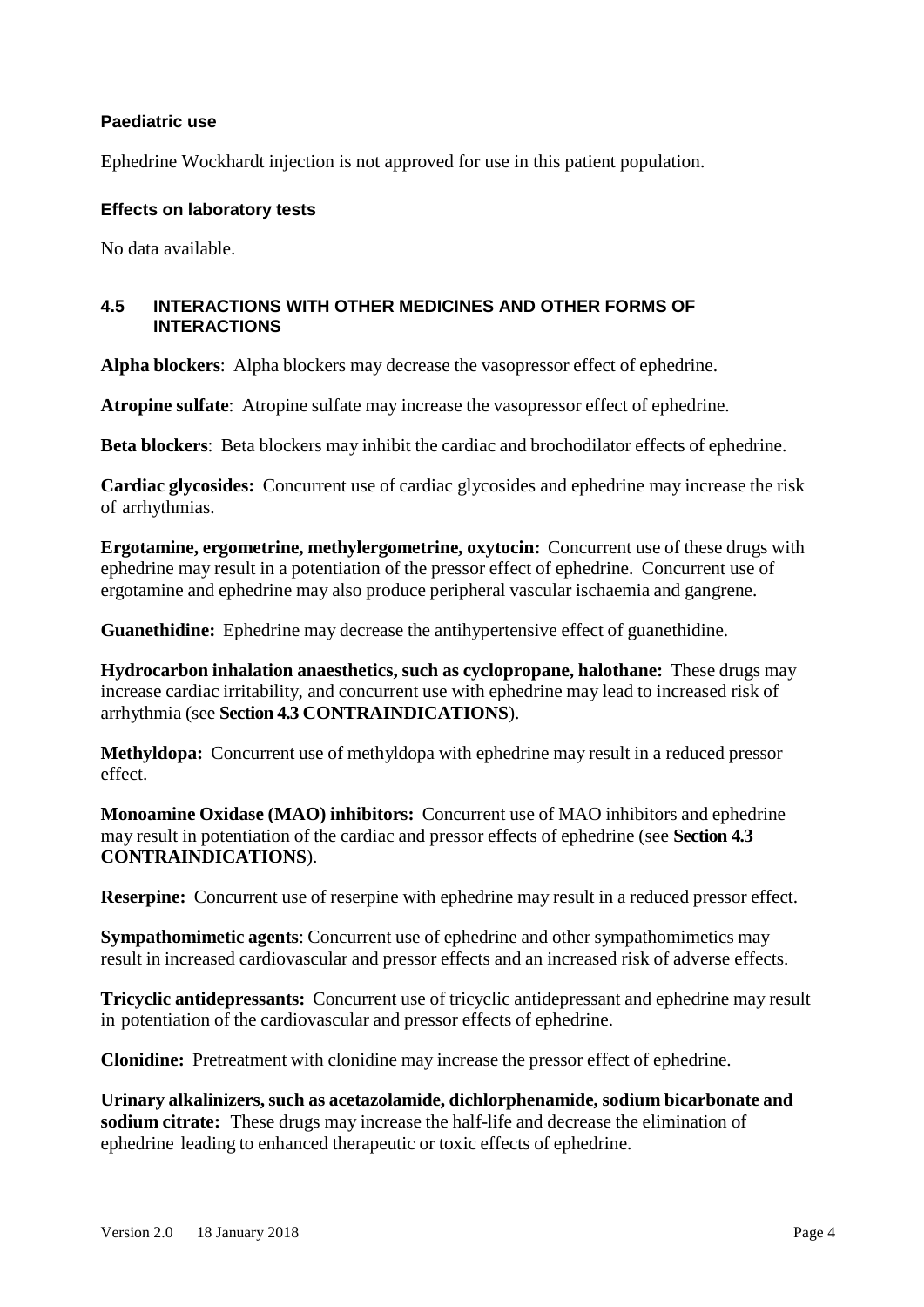**Theophylline:** Concurrent use of ephedrine and theophylline may result in an increased incidence of adverse effects than when either drug is used alone. Adverse effects include those in the central nervous and the gastrointestinal systems.

**Indirect sympathomimetic agents (phenylpropanolamine, pseudoephedrine, phenylephrine, methylphenidate):** Risk of vasoconstriction and/or of acute episodes of hypertension.

**Ergot alkaloids (dopaminergic action):** Risk of vasoconstriction and/or episodes of hypertension.

**Noradrenergic-serotoninergic antidepressants (minalcipran, venlafaxine):** Paroxysmal hypertension with possibility of arrhythmia (inhibition of adrenaline or noradrenaline entry in sympathetic fibres).

**Sibutramine:** Paroxysmal hypertension with possibility of arrhythmia (inhibition of adrenaline or noradrenaline entry in sympathetic fibres).

**Antiepileptics:** increased plasma concentration of phenytoin and possibly of phenobarbitone and primidone.

**Doxapram:** risk of hypertension.

**Moclobemide:** Risk of headache and palpitations, and increase in the effect of ephedrine of systolic blood pressure, and diastolic blood pressure.

Linezolid: Risk of vasoconstriction and/or episodes of hypertension.

**Corticosteroids:** Ephedrine has been shown to increase the clearance of dexamethasone.

### **4.6 FERTILITY, PREGNANCY AND LACTATION**

#### **Effects on fertility**

The effects of ephedrine on male and female fertility have not been investigated in animal studies.

#### **Use in pregnancy**

#### Category A

Ephedrine may accelerate the foetal heart rate when used to control maternal hypotension during spinal anaesthesia for delivery. Ephedrine Wockhardt injection should not be used if the maternal blood pressure is greater than 130/80 Hg.

Ephedrine has been shown to cross the placenta and undergo early metabolism and/or redistribution in the foetus. Ephedrine has been associated with an increased risk of mild metabolic acidosis with increased umbilical plasma concentrations of lactate, glucose, epinephrine, and norepinephrine and greater UV  $P_{CO2}$ .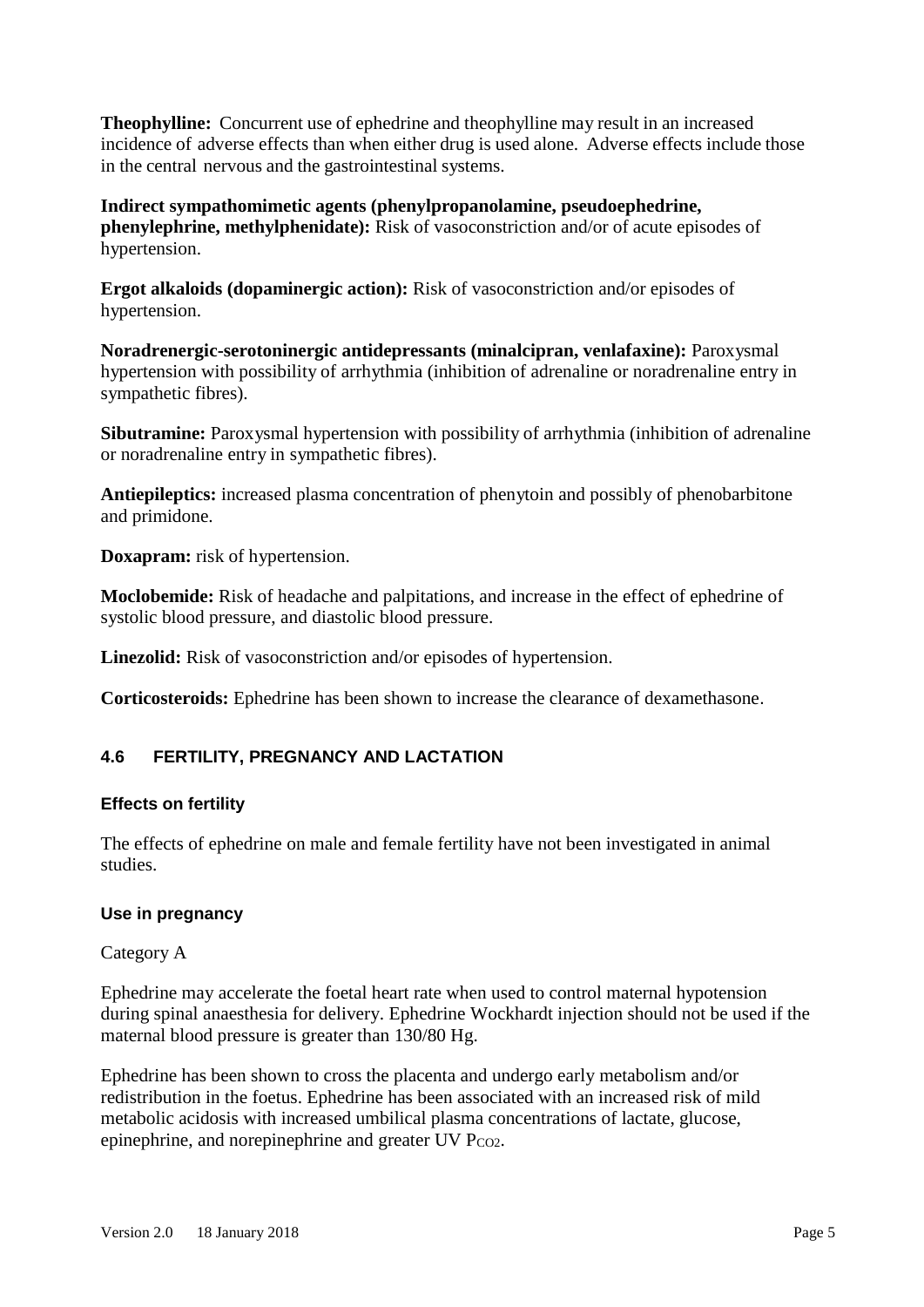Despite the transplacental passage of ephedrine and notable effects on the cord blood pH; it is uncertain whether this has the potential to affect clinical outcome on the neonate. Other studies have not demonstrated significant effects on neonatal outcomes.

#### **Use in lactation**

Ephedrine is distributed into breast milk, and therefore Ephedrine Wockhardt injection is not recommended for use during lactation because of the risk of adverse effects in the infant. After considering the risks and the benefits of using ephedrine, it should be avoided or used with caution, and administered to a breast-feeding woman only if necessary.

# **4.7 EFFECTS ON ABILITY TO DRIVE AND USE MACHINES**

The effects of this medicine on a person's ability to drive and use machines were not assessed as part of its registration.

# **4.8 ADVERSE EFFECTS (UNDESIRABLE EFFECTS)**

**Body as a whole:** pallor, fever, headache, dryness of nose, mouth and throat.

Ephedrine is reported to cause physical addiction after excessive long term use. Addiction is more likely to occur after oral use, since intramuscular, subcutaneous or intravenous administration of ephedrine would not normally occur over long periods.

**Cardiovascular system:** angina, palpitations, bradycardia, tachycardia, cardiac arrest, hypertension, hypotension, extrasystole and precordial pain. Arrhythmias, including ventricular fibrillation, may occur, especially in patients with organic heart disease or those receiving other drugs that sensitise the heart to arrhythmias.

**Vascular disorder:** Cerebral haemorrhage.

**Gastrointestinal system:** nausea, vomiting, reduced appetite, mild epigastric distress, hypersalivation.

**Nervous system:** nervousness, anxiety, restlessness, insomnia, mood or mental changes, fear, irritability, trembling, sweating. Large doses may cause dizziness, lightheadedness, weakness, vertigo, confusion, delirium, euphoria. Long term therapy in large doses may lead to psychosis characterized by paranoia, hallucinations, depression and bizarre mentation.

**Renal and urinary system:** difficult or painful urination, acute urinary retention (especially with prostatic hypertrophy).

**Respiratory system:** shortness of breath, respiratory difficulty, dyspnoea, pulmonary oedema.

**Skin and appendages:** sweating.

**Blood and lymphatic system disorders:** primary haemostasis modifications.

**Immune system disorders:** hypersensitivity.

**Psychiatric disorders:** confusion, anxiety, depression, psychotic states, fear.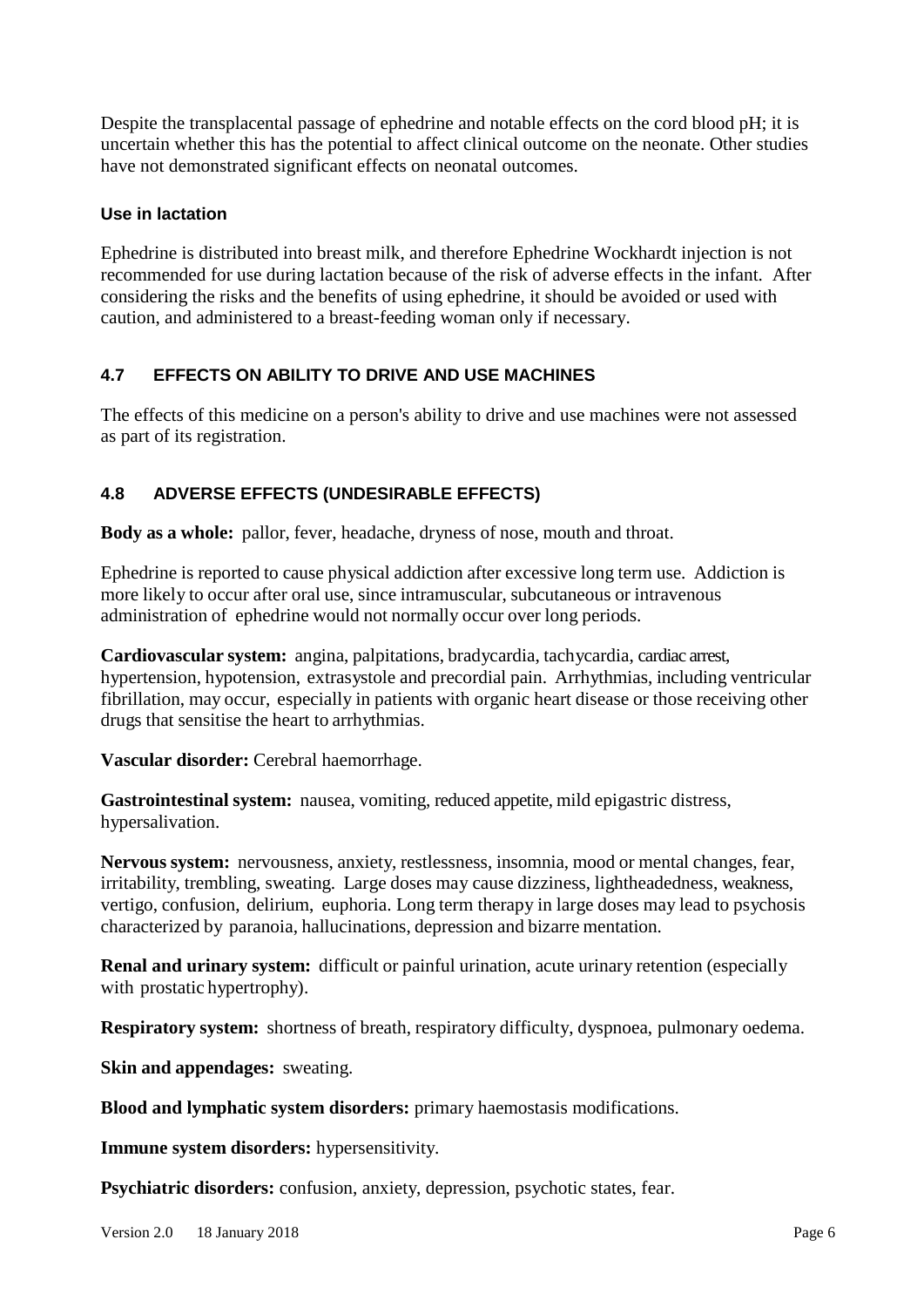**Eye disorders:** episodes of angle-closure glaucoma.

**Investigations:** hypokalaemia, changes in blood glucose levels.

#### **Reporting suspected adverse reactions**

Reporting suspected adverse reactions after registration of the medicinal product is important. It allows continued monitoring of the benefit-risk balance of the medicinal product. Healthcare professionals are asked to report any suspected adverse reactions at http://www.tga.gov.au/reporting-problems.

### **4.9 OVERDOSE**

Due to the rapid onset, but short duration of the drug, it is rarely necessary to actively manage adverse effects, as they tend to be of short duration and self-limiting.

#### **Clinical features**

Symptoms associated with overdosage of ephedrine include headache, severe nausea or vomiting, chills or fever, dizziness or lightheadedness, anxiety, nervousness, restlessness, mood changes, convulsions, severe weakness, blurred vision or enlarged pupils, ongoing fast heartbeat, severe or ongoing chest pain, severe hypertension or hypotension, and severe breathing difficulties.

Paranoid psychosis, delusions and hallucinations may also follow ephedrine overdosage.

### **Treatment**

Treatment of overdose involves the following measures:

- reduce dosage or discontinue administration of ephedrine
- general supportive therapy, including monitoring and maintaining vital signs, blood gases, electrolytes and ECG.

The following additional measures may need to be considered:

- beta blockers to control tachycardia and arrhythmia
- nitroprusside to reduce severe hypertension
- diazepam to control convulsions. General anaesthesia and neuromuscular blocking agents may need to be considered to treat refractory seizures
- dexamethasone to treat pyrexia.

For information on the management of overdose, contact the Poisons Information Centre on 13 11 26 (Australia).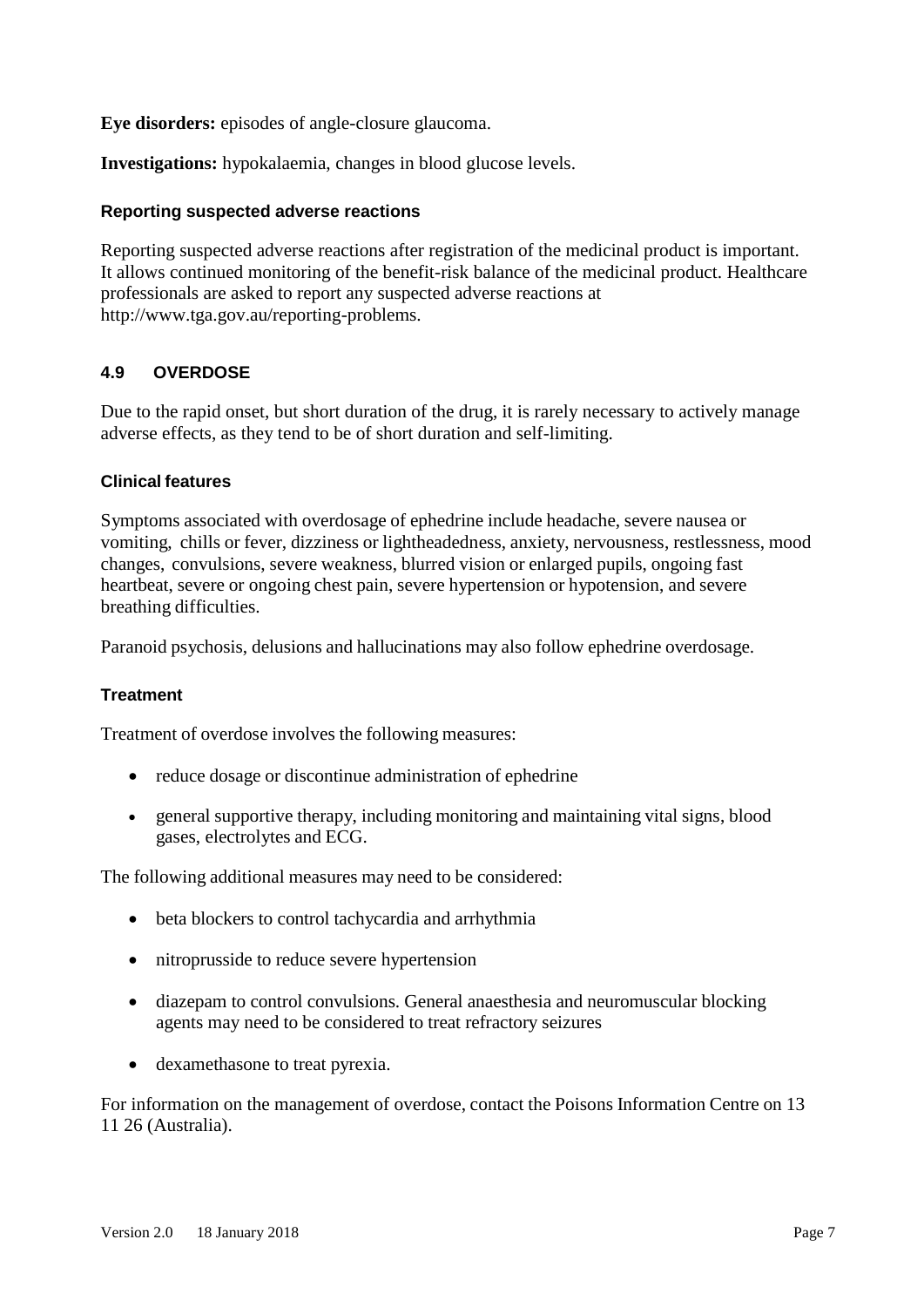# **5 PHARMACOLOGICAL PROPERTIES**

## **5.1 PHARMACODYNAMIC PROPERTIES**

#### **Mechanism of action**

Ephedrine is a sympathomimetic which stimulates both alpha and beta adrenergic receptors, and also releases noradrenaline from its storage site. The main effects of therapeutic doses of ephedrine are relaxation of bronchial smooth muscle, cardiac stimulation and increased systolic and usually diastolic blood pressure via an increase in cardiac output and peripheral vasoconstriction. Ephedrine also decreases intestinal tone and motility, relaxes the bladder wall, contracts the sphincter muscle, relaxes the detrusor muscle, and decreases uterine activity. Ephedrine also has central nervous system stimulant effects. Tachyphylaxis to the effects of ephedrine may also occur after use for a short while possibly due to the depletion of noradrenaline stores.

### **Clinical trials**

The supporting evidence for the use of ephedrine in the treatment of hypotension secondary to spinal anaesthesia is based on published literature.

Several published randomised controlled and prospective studies examined the efficacy of ephedrine for the treatment and prophylaxis of hypotension with spinal anaesthesia administered via the intravenous route. The studies included women undergoing caesarian section, lower extremity or lower abdominal surgery, or ASA-I/ASA-II patients. Patients were administered bolus dose in the range of 5 mg to 10 mg with the larger doses observed to provide greater efficacy. Most of the studies reported a dose titration using rescue IV ephedrine as a single bolus dose of around 2.5 mg to 10 mg, incremented as required when the systolic pressure or mean arterial pressure fell. On average, the studies reported patients required a total of 10 mg to 30 mg administered ephedrine dose. One of the dose response studies observed a greater incidence of reactive hypertension in patients given bolus doses of 30 mg ephedrine  $(45\%)$  compared with those on the lower doses of 10 mg  $(5\%)$  or 20 mg  $(25\%)$  (p=0.009). The efficacy varied between studies which may have been attributed to the administration of other drugs, prior fluid bolus, the level of the spinal block, the timing of the injection, the route and the dose of ephedrine used, and the study definition of hypotension. Overall, the body of literature evidence supports the use of ephedrine in the treatment of hypotension secondary to spinal anaesthesia administered via an IV bolus dose and with additional incremental rescue boluses as required to the effective dose.

### **5.2 PHARMACOKINETIC PROPERTIES**

Pharmacokinetic data for ephedrine following intravenous administration is limited. After intravenous administration, ephedrine is completely bioavailable and clinical effects occur within 3-5 minutes; these persist for 10-15 minutes before heart rate begins to decrease. Approximately 90% of an intravenous dose is excreted in the urine in 24 hours although, as an alkaloid, its excretion rate is reduced in alkaline urine. After intravenous administration, the majority of ephedrine is excreted unchanged in the urine, although this varies depending on urine pH. The major metabolite is the *N*-demethylated and biologically active norephedrine (up to 20%) with smaller amounts of other deaminated metabolites also reported. The elimination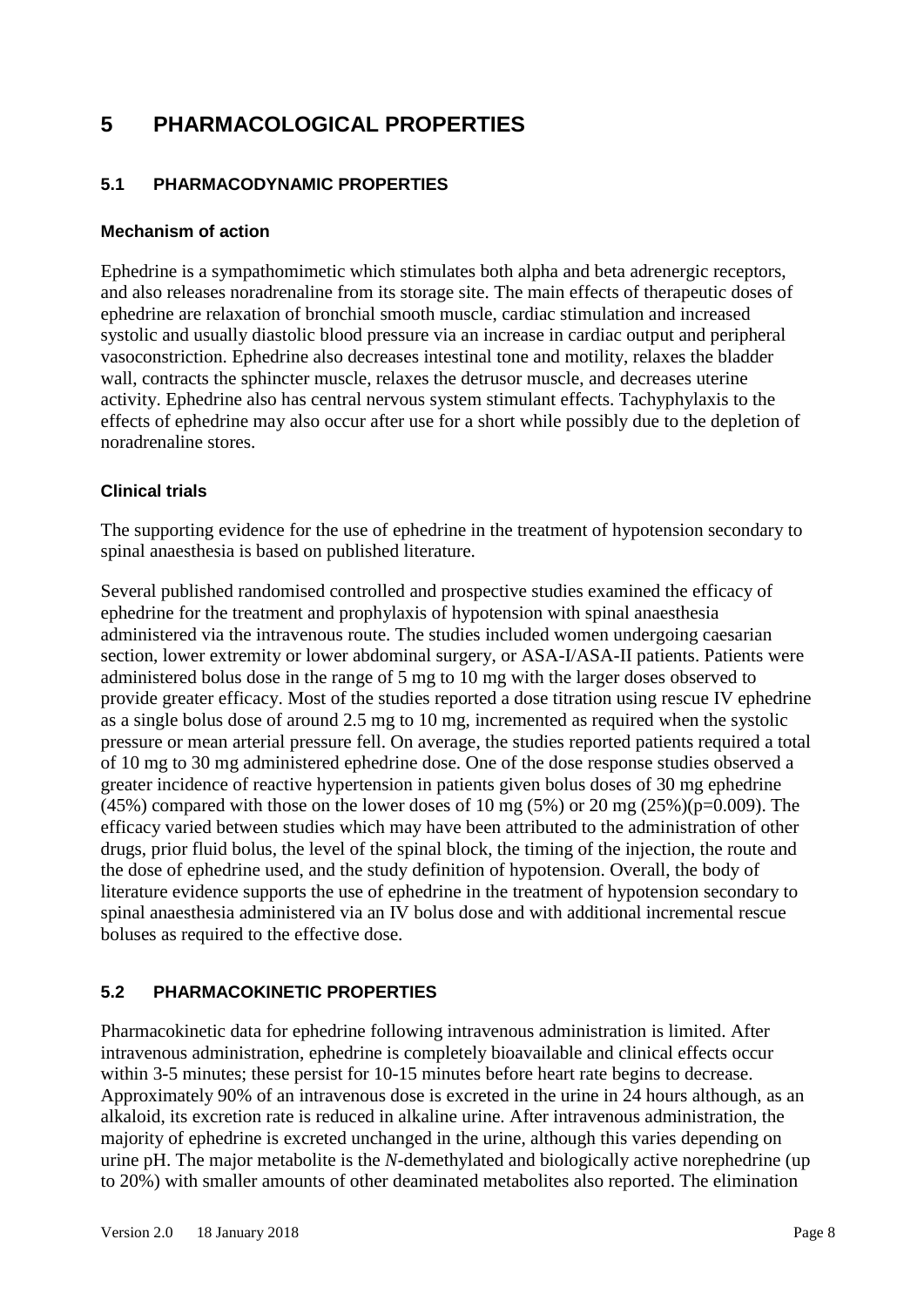half-life of ephedrine is urinary pH dependent and has been reported to be from 3-7 hours, with faster excretion expected in acidic urine.

## **5.3 PRECLINICAL SAFETY DATA**

#### **Genotoxicity**

Ephedrine sulfate was not mutagenic in four strains of *Salmonella typhimurium* (TA100, TA1535, TA97, or TA98) with or without Aroclor 1254-induced male Sprague-Dawley rat or Syrian hamster liver S9 activation. Ephedrine sulfate did not induce sister-chromatid exchanges or chromosomal aberrations in cultured Chinese hamster ovary cells.

#### **Carcinogenicity**

Carcinogenesis studies of ephedrine were conducted by administering 0, 125, or 250 ppm of ephedrine sulfate to groups of rats and mice for 103 weeks. Neoplasms that occurred in these studies were not considered to be related to administration of the drug. Two high dose female mice had ovarian granulose cell tumours, and luteomas were found in one low dose and one high dose female mouse. Because of the low incidence, these uncommon, benign tumours could not be clearly related to ephedrine sulfate administration.

Under the conditions of these studies, there was no evidence of carcinogenicity for rats or mice of either sex receiving 125 or 250 ppm ephedrine sulfate in the diet for 2 years.

# **6 PHARMACEUTICAL PARTICULARS**

### **6.1 LIST OF EXCIPIENTS**

sodium chloride

sodium citrate

citric acid

Water for Injections.

### **6.2 INCOMPATIBILITIES**

Ephedrine is reported to be physically incompatible with the phenobarbitone sodium, pentobarbitone sodium, quinalbarbitone sodium and thiopentone sodium, and with hydrocortisone sodium succinate in some infusion solutions.

### **6.3 SHELF LIFE**

3 years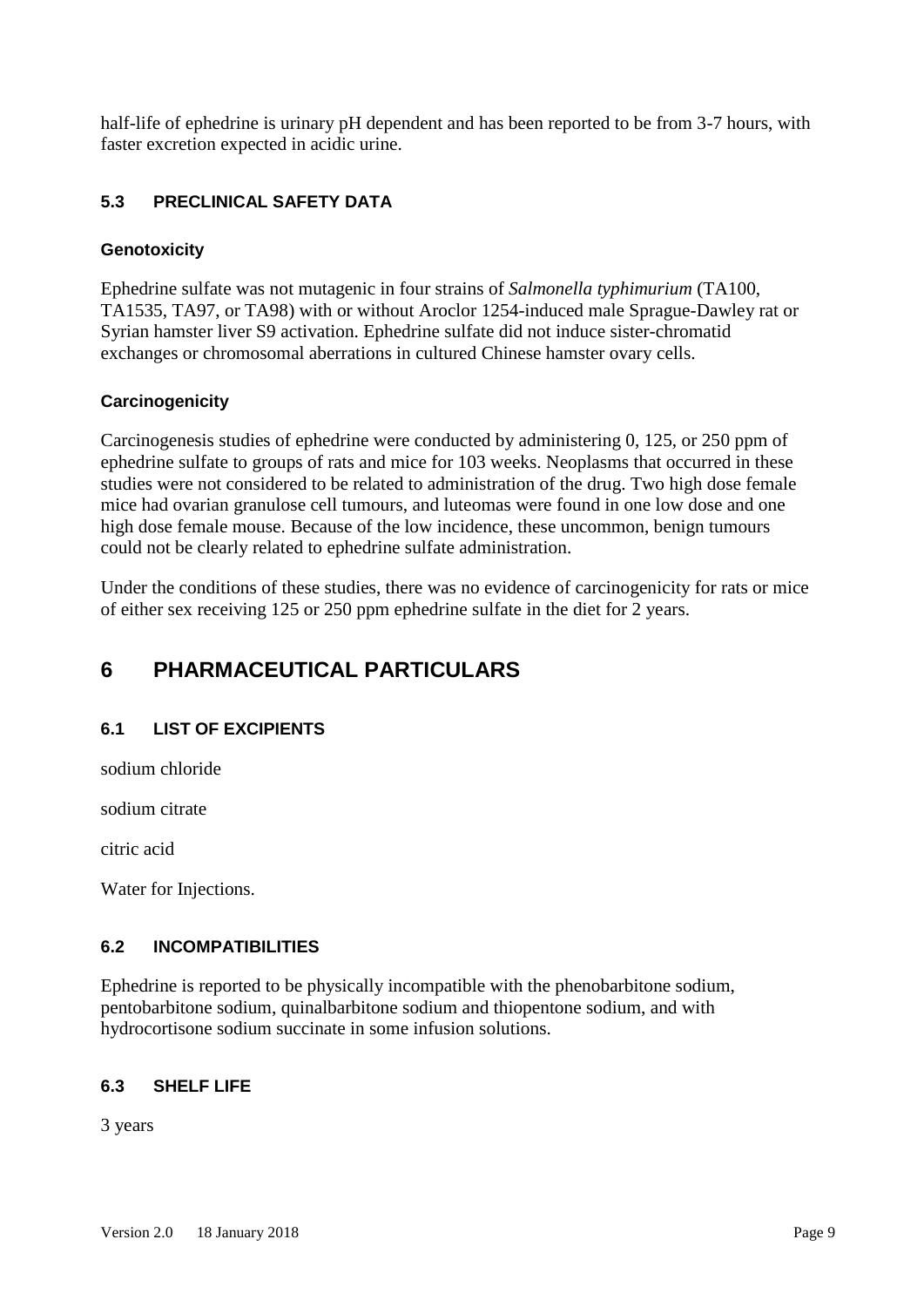## **6.4 SPECIAL PRECAUTIONS FOR STORAGE**

Store below 25°C. Protect from light.

# **6.5 NATURE AND CONTENTS OF CONTAINER**

Ephedrine Wockhardt injection is supplied as packs of 10 x 10 mL clear glass ampoules.

## **6.6 SPECIAL PRECAUTIONS FOR DISPOSAL**

In Australia, any unused medicine or waste material should be disposed of by taking to your local pharmacy.

# **6.7 PHYSICOCHEMICAL PROPERTIES**

**Chemical structure**



The molecular formula of ephedrine hydrochloride is  $C_{10}H_{15}NO.HCl$ . Its molecular weight is 201.7.

### **CAS number**

The CAS registry number of ephedrine hydrochloride is 50-98-6.

# **7 MEDICINE SCHEDULE (POISONS STANDARD)**

Schedule 4

# **8 SPONSOR**

Wockhardt Bio Pty Limited 5 Nurlendi Road, Vermont 3133 Victoria, Australia

# **Distributed in Australia by**

InterPharma Pty Ltd PO Box 115, MANLY, NSW, 1655 Australia